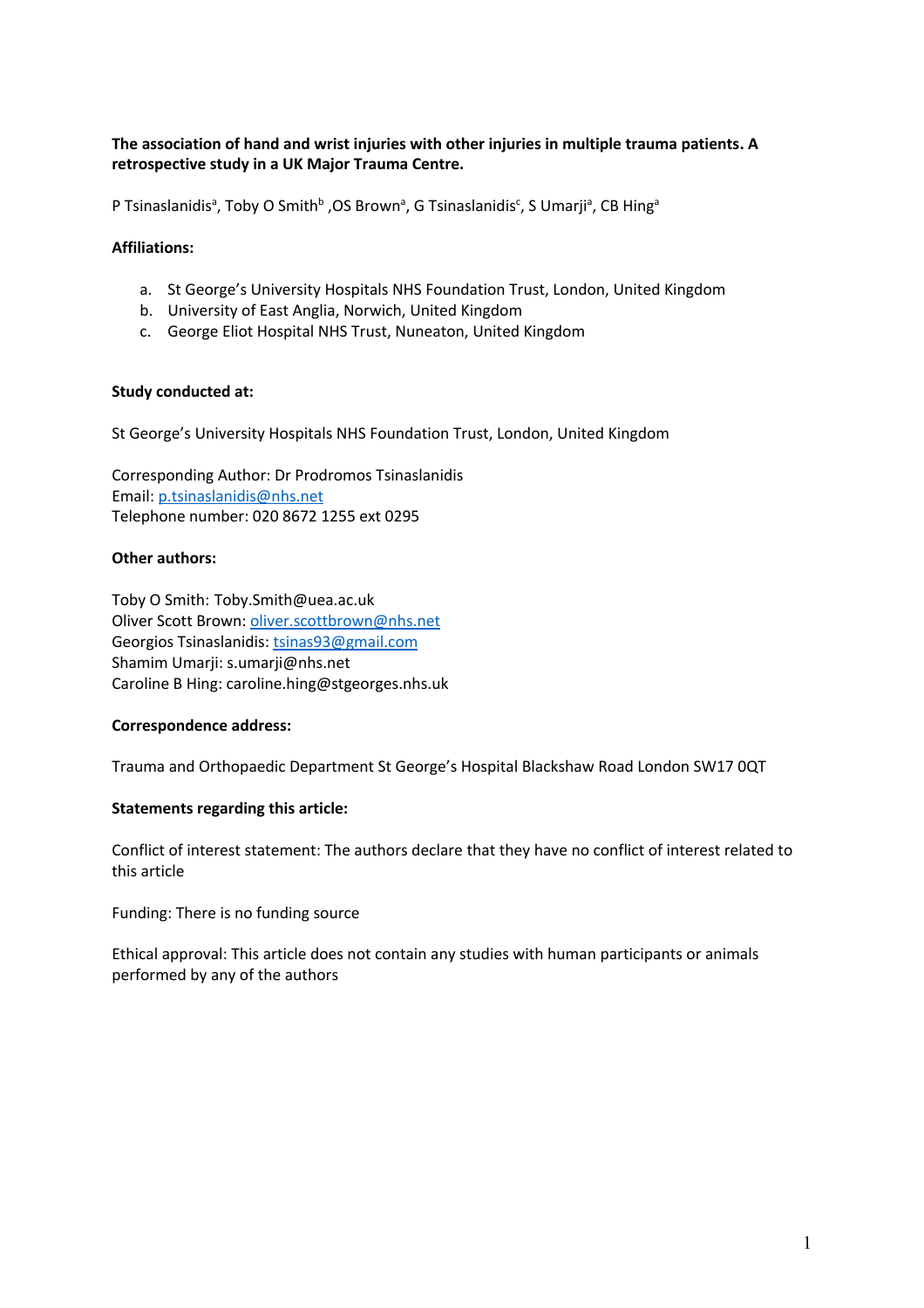#### **Abstract**

#### **Background:**

Approximately 20,000 major trauma cases occur in England every year. However, the association with concomitant upper limb injuries is unknown. This study aims to determine the incidence, injury pattern and association of hand and wrist injuries with other body injuries and the Injury Severity Score (ISS) in multiply injured trauma patients.

#### **Methods:**

Single centre retrospective study was performed at a level-one UK Major Trauma Centre (MTC). Trauma Audit and Research Network (TARN) eligible multiply injured trauma patients that were admitted to the hospital between January 2014 and December 2018 were analysed. TARN is the national trauma registry. Eligible patients were: a trauma patient of any age who was admitted for 72 hours or more, or was admitted to intensive care, or died at the hospital, was transferred into the hospital for specialist care, was transferred to another hospital for specialist care or for an intensive care bed and whose isolated injuries met a set of criteria. Data extracted included: age, gender, mode of arrival, location of injuries including: hand and/or wrist and mechanism of injury. We performed a logistic regression analysis to assess the association between hand/wrist injury to ISS score of 15 points or above/below and to the presentation of other injuries.

#### **Results:**

107 patients were analysed. Hand and wrist injuries were the second most common injury (26.2%), after thoracic injuries. Distal radial injuries were found in 5.6%, carpal/carpometacarpal in 6.5%, concurrent distal radius and carpometacarpal in 0.9%, phalangeal injuries in 4.7%, tendon injuries in 0.9% and concurrent hand and wrist injuries in 7.5% cases. There was a significant association between hand or wrist injuries and lower limb injuries (Odds Ratio (OR): 3.84; 95% confidence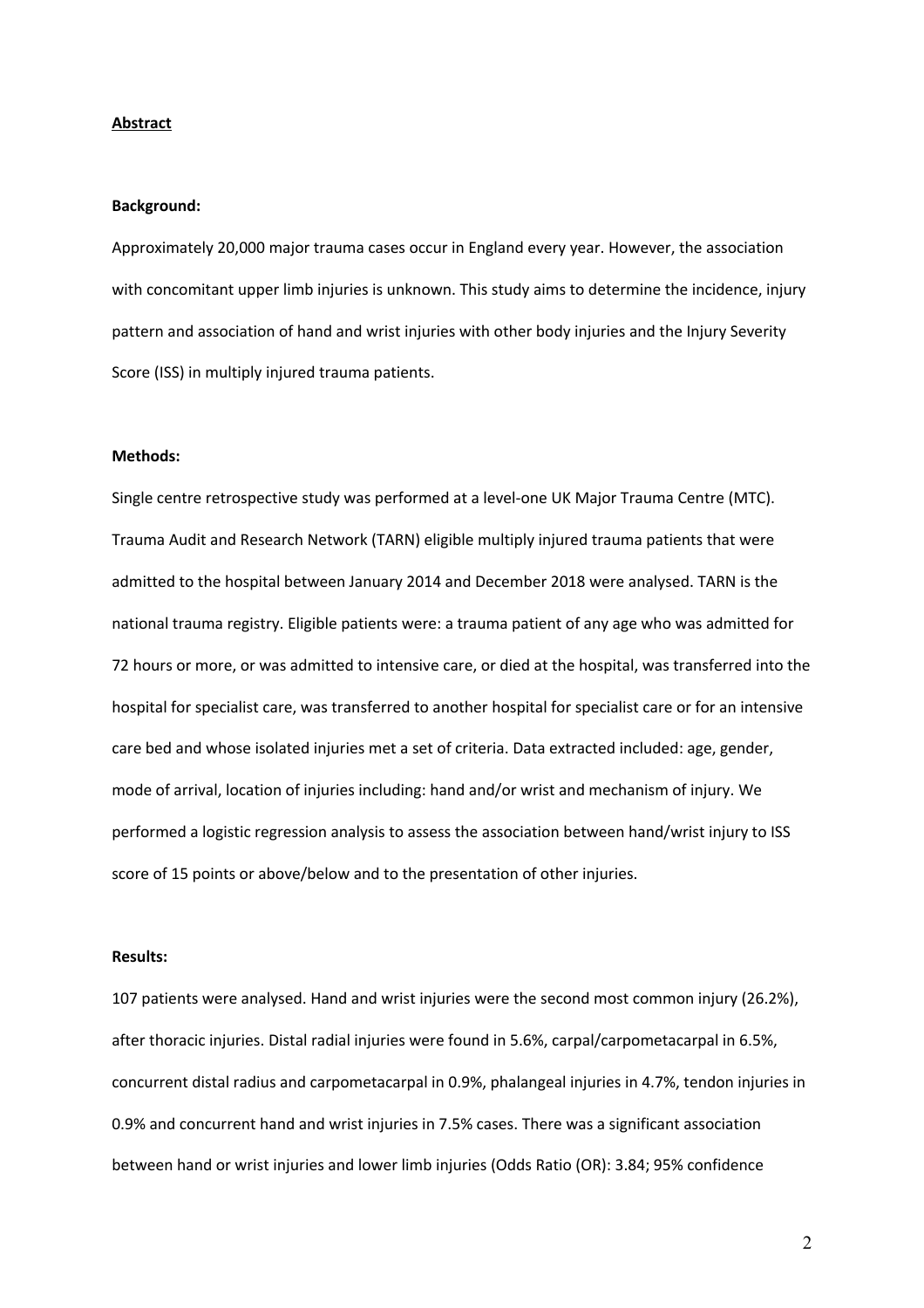intervals (CI): 1.09 to 13.50; p=0.04) and pelvic injuries (OR: 4.78; 95% CI: 1.31 to 17.44; p=0.02). There was no statistical association between hand and wrist injuries and ISS score (OR: 0.80; 95% CI: 0.11 to 5.79; p=0.82).

## **Conclusions:**

Hand and wrist injuries are prevalent in trauma patients admitted to MTCs. They should not be under-estimated but routinely screened for in multiply injured patients particularly those with a pelvic or lower limb injury.

**Keywords:** Hand Injuries, Wrist Injuries, Injury Severity Score, Polytrauma, Multiple Trauma

# **Highlights**

- The incidence of hand and wrist injuries in multiply injured trauma patients in our series was 26.2%.
- A significant association was found between a hand or wrist injury and a lower limb or pelvic injury.
- Clinical recommendations are made to emphasise careful screening of hand and wrist injuries in this population.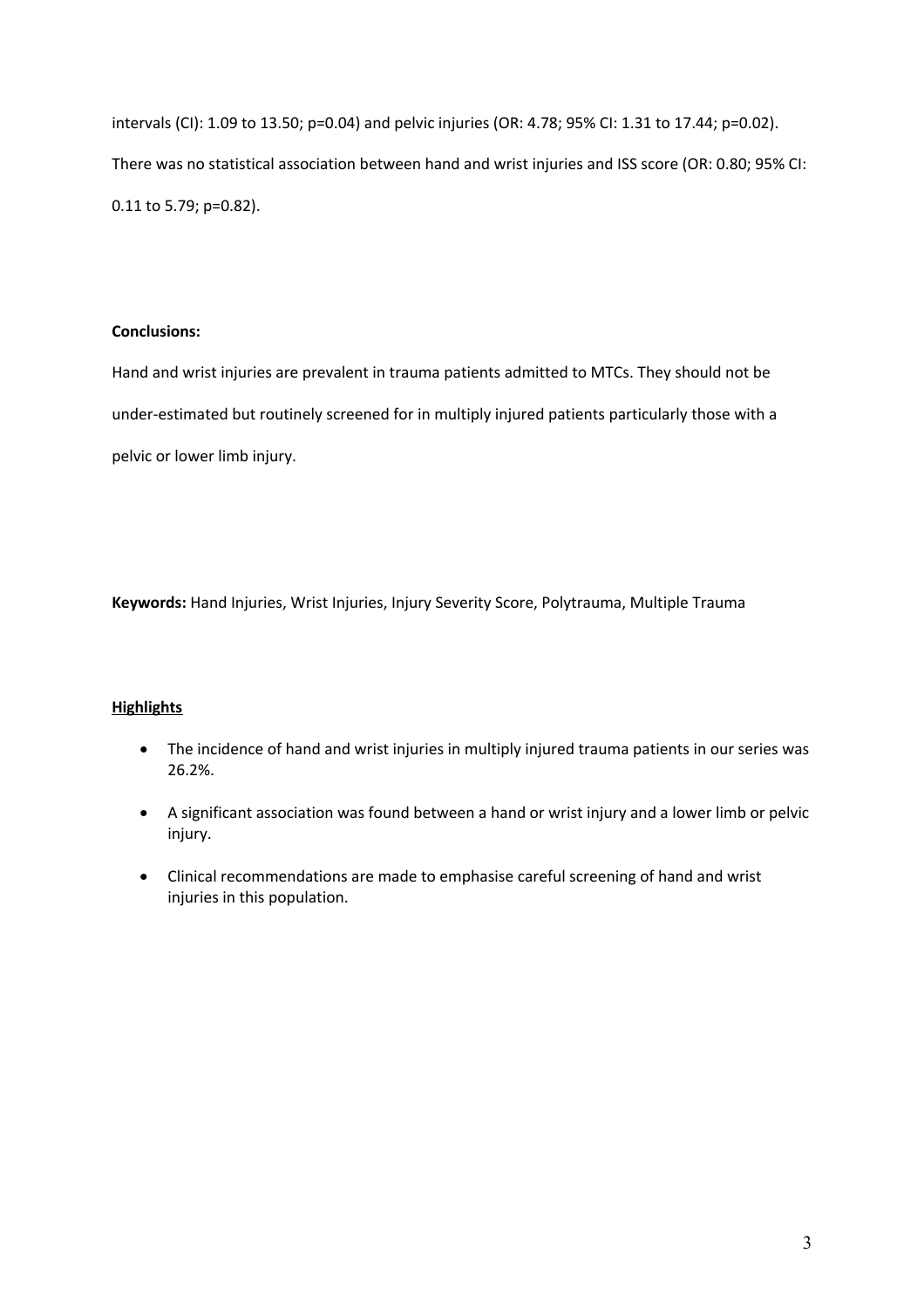### **Introduction**

Hand or wrist injuries have an incidence of 28% of all injuries in a general trauma population [1,2]. Approximately 20,000 major trauma cases occur in England every year yet the association with concomitant upper limb injuries is unknown [3]. These injuries can cause serious functional impairment, decreased quality of life and confer a significant economic burden to healthcare systems [4-7]. Multiple trauma is more common in people aged between 20-40 years, with raised incidence of hand injuries in patients specifically involved in motorcycle accidents [8]. Few studies have evaluated the incidence and injury pattern of hand and wrist injuries in multiple trauma patients.

Previous studies have suggested that multiply injured trauma patients suffer poorer clinical outcomes than patients with an isolated injury [9-11]. Polytrauma patients with other lifethreatening injuries, lower level of consciousness and intensive care unit (ICU) admission have a higher chance of a missed injury in the extremities, usually hand and foot, which could explain the delayed treatment and potentially the worse functional outcome in this group [12-16]. Even though mortality rates have improved significantly the last 40 years, these patients still face severe functional limitations after major trauma for many months after their initial injury [17,18]. Apart from the wounds and physical pain that polytrauma patients face, there are also significant social and emotional problems that they may encounter during their rehabilitation [19]. Injuries associated with trauma are a compelling cause of permanent handicaps in young patients, as they affect their ability to work and can even lead to occupational disability [20-23]. Patients involved in road traffic accidents have a higher prevalence of extremity injuries and common concomitant injuries included head/face/neck/lower extremities and chest [24-25]. Data on the hand and wrist injuries in multiple trauma patients would improve awareness of their incidence, reducing the possibility of a missed diagnosis and delay to treatment in this specific category of patients.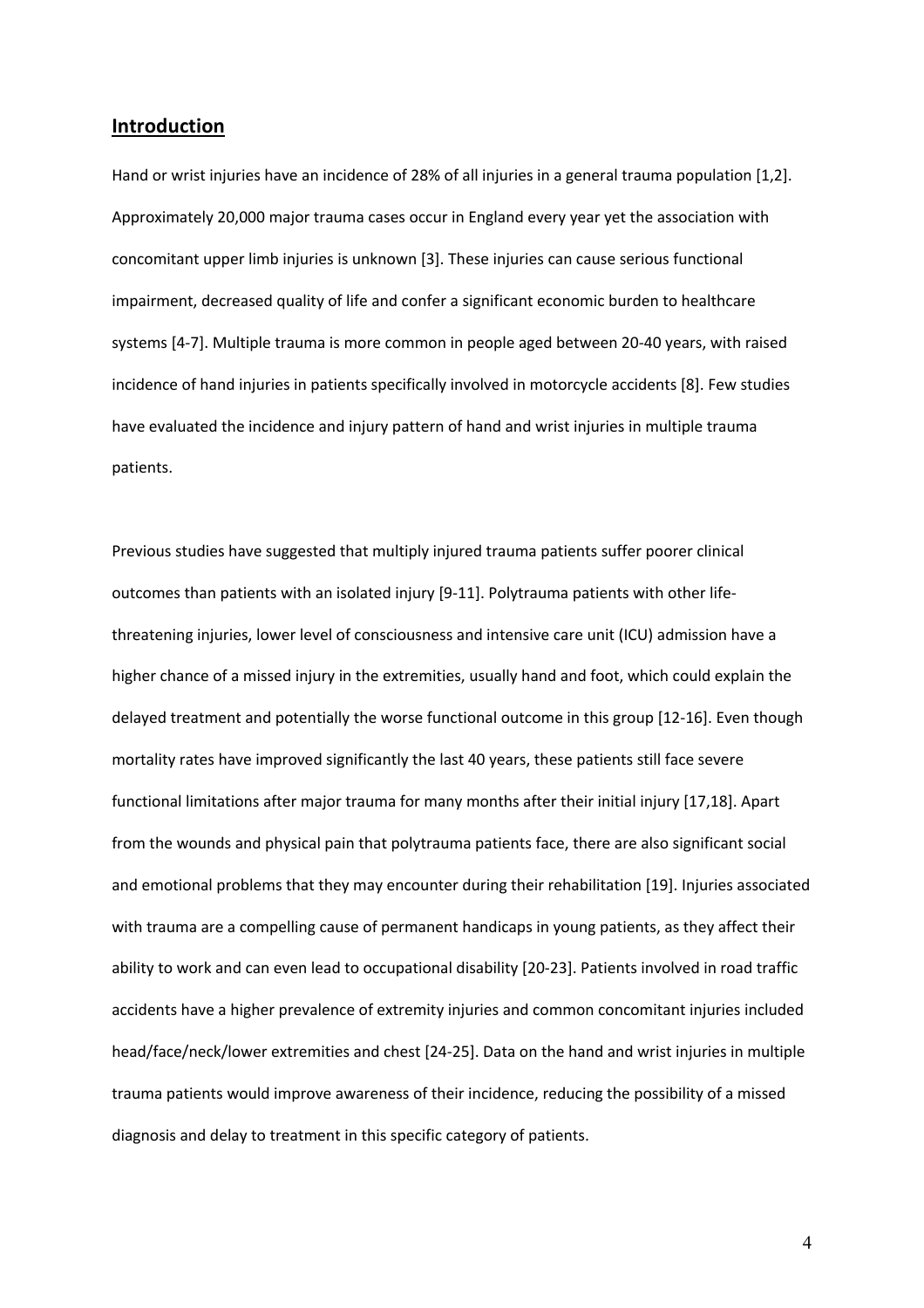This study aims to determine the incidence, injury pattern and association of hand and wrist injuries with other injuries and the Injury Severity Score (ISS) score in multiply injured trauma patients in a UK major trauma centre (MTC).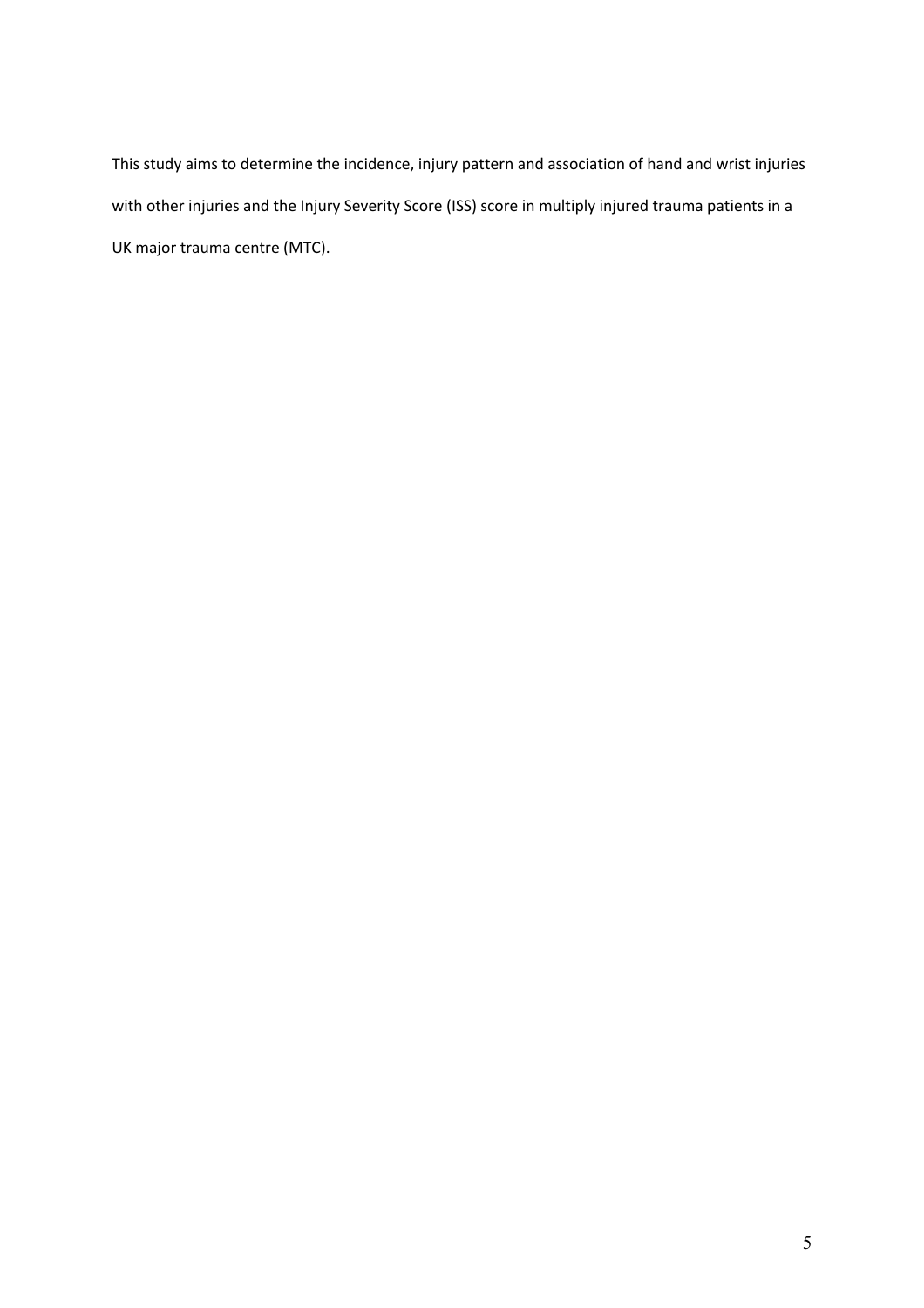## **Materials and Methods**

This was a single centre retrospective study at a level one MTC in London**.** St George's University Hospitals NHS Foundation Trust is a major trauma centre that serves a population of 2.6 million in the southwest London and Surrey trauma network and treats around 120 trauma patients every month [26]. TARN is the National Clinical Audit for traumatic injuries and the largest European Trauma Registry that collects data from 220 hospitals in England, Wales, Northern Ireland and the Republic of Ireland [27]. The hospital's trauma database was examined by our trained local TARN team. Patient details were anonymised automatically after being inserted into a secure web-based data collection system. Data included: age, gender, mode of arrival, time of arrival, injuries to the head, face, thorax, abdomen, spine, pelvis, lower limb, hand and/or wrist, type and timing of surgery. The mode of arrival was classified into ambulance, helicopter, car/personal vehicle, walking and other. The mechanism of injury was categorised as: vehicle incident or collision, fall more than 2m, fall less than 2m, stabbing, shooting, crush, blow(s) and other. The hand and/or wrist injuries comprised of fractures, dislocations, fracture-dislocations and soft tissue injuries (skin-vesselmuscle-nerve-tendon injuries). Additionally, the central TARN team coded the injuries, assigned the ISS score and then provided the final data in Excel spreadsheets.

### **Study Population**

TARN eligible multiple trauma patients that were admitted between January 2014 and December 2018 were included. The inclusion criteria for the database was: a trauma patient of any age who was admitted for 72 hours or more, or was admitted to intensive care, or died at the hospital, was transferred into the hospital for specialist care, was transferred to another hospital for specialist care or for an intensive care bed and whose isolated injuries met a set of criteria. TARN does not include patients who died on the way to hospital [28]. Patients were considered polytrauma when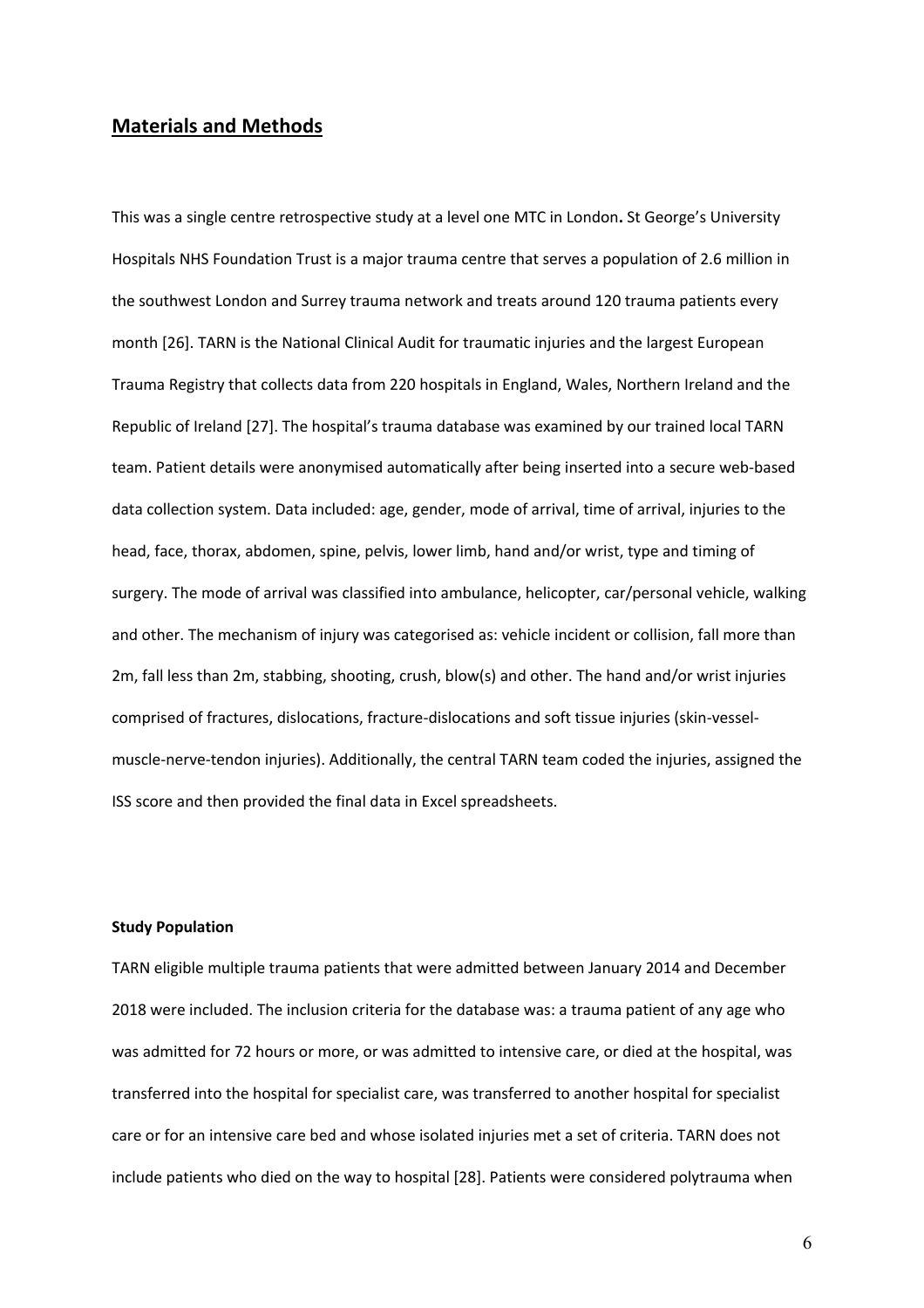the ISS was 16 or higher as a result of injury in at least two body regions [29]. The ISS was calculated by the central TARN team using the Abbreviated Injury Scale (AIS) scores [30].

#### **Outcome Measurement**

Our primary outcome was the proportion of multiple trauma patients with hand and/or wrist injuries that presented to a London MTC. Secondary outcomes included the association of hand and/or wrist injuries of those patients with other body injuries and the ISS score.

#### **Statistical Analysis**

We reported demographic results which were analysed by frequency and percentages for categorical data and mean with standard deviation (SD) for continuous outcomes. We reported prevalence of injury using percentages. To assess the association between wrist/hand injury and injury pattern in people who present with multi-trauma, a logistic regression analysis was performed. The association between injury presentation and ISS score, with ISS separated into results less than 15 or 15 and above, was also analysed using a logistical regression analysis. Each analysis was adjusted by age and gender. In each instance, we presented this association data using odds ratio (OR) and confidence intervals (CI) and p-values (a=0.05). Analyses were performed on STATA Version 16.0 (STATA Corp, Dallas, USA).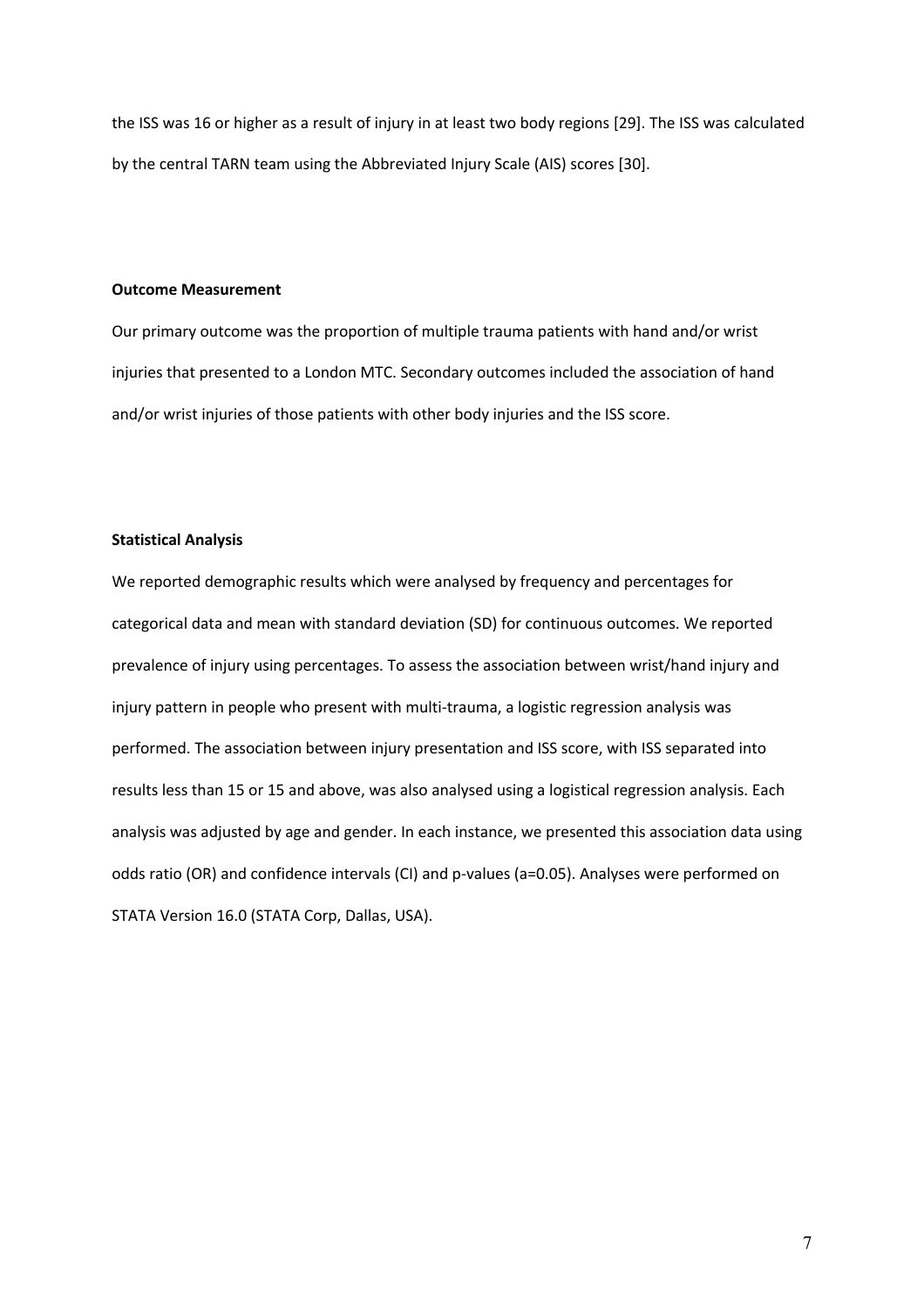## **Results**

#### **Demographics**

A summary of the characteristics of the cohort are presented in *Table 1*. In total, 107 patients were included in the analysis. The majority were male (70.1%) with a mean age of 45 (range 2-88.4) years. The mean ISS score was 16 points. The most common mechanism of injury was a vehicle incident or collision in 44%. A fall of less than two, and more than two meters comprised of the second and third most frequent mechanisms of injury respectively, followed by stabbing injuries found in 11% of patients. Shooting, a crush, a blow and other injuries were unusual compared to those above *(Table 1).*

#### **Primary Outcome:** *proportion of multiple trauma patients with hand and/or wrist injuries*

Thoracic injuries were diagnosed in 28% of the patients. This was the most common type of injury in our study. Hand and wrist injuries were the second most common injury found in 26% of patients *(Table 1).* Of these, distal radius injuries were found in 6%, carpal/carpometacarpal (CMC) in 7%, concurrent distal radius and CMC in 1%, phalangeal injuries in 5%, tendon injuries in 1% and concurrent hand and wrist injuries in 8% *(Table 1).*

#### **Secondary Outcomes:** a*ssociated injury patterns*

There was a statistically significant association between people experiencing a hand/wrist injury and a lower limb injury (OR: 3.84; 95% CI: 1.09 to 13.50; p=0.04) and pelvic injury (OR: 4.78; 95% CI: 1.31 to 17.44; p=0.02). The association of hand/wrist injury with head, face, thoracic, abdominal and spinal injuries was not statistically significant *(Table 2).*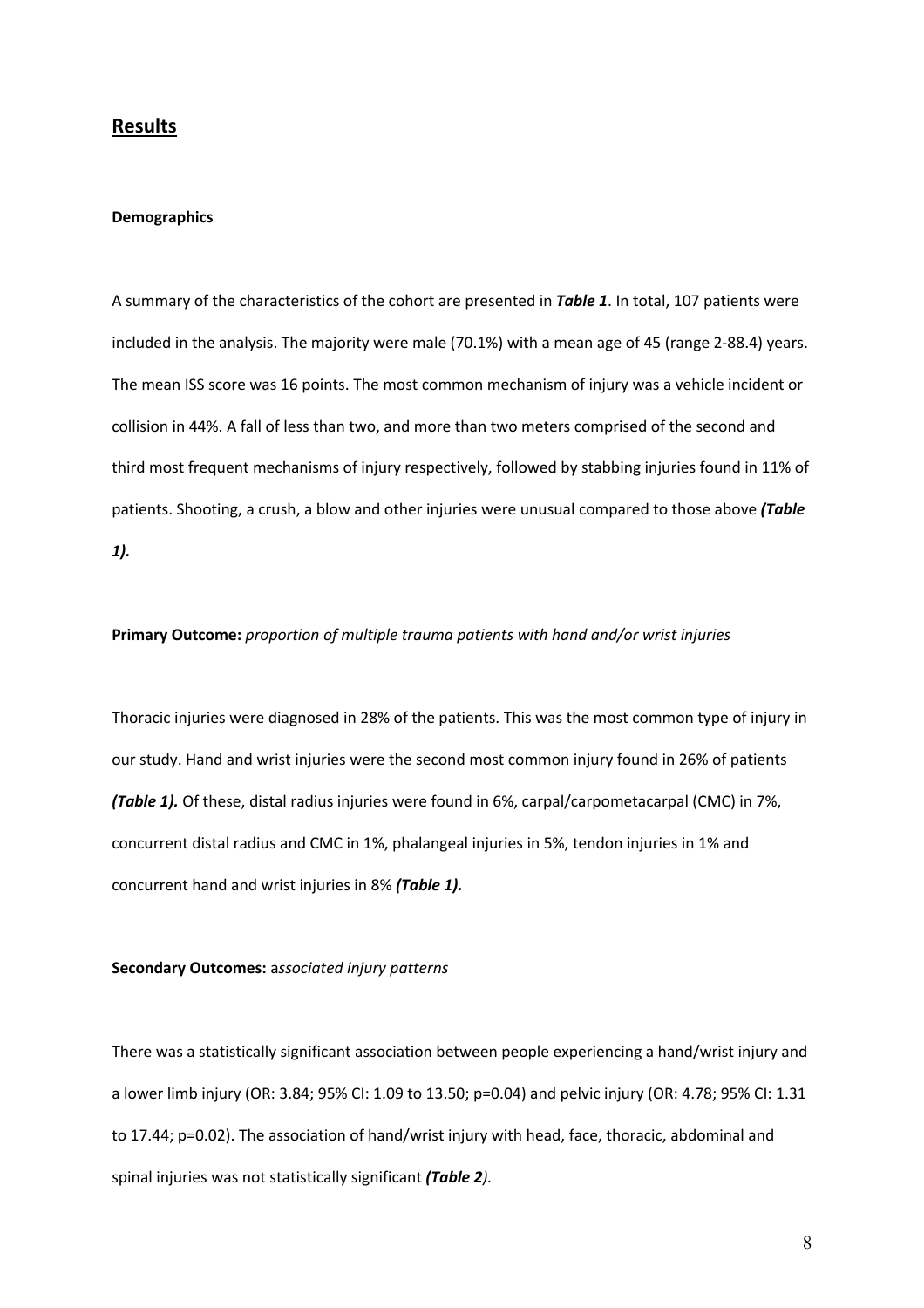#### **Secondary Outcomes:** *ISS Score*

Seventy patients (65.4%) had an ISS<15 and 37(34.6%) had an ISS>15. The association between hand and wrist injuries with the ISS was not statistically significant p=0.82 (OR: 0.80). Furthermore, the association of lower limb, face, spinal and pelvic injuries with the ISS was demonstrated as not statistically significant *(Table 2).* However, there was an association between ISS and head, thorax and abdomen injury which was deemed statistically significant p<0.01 (OR: 20.59; 95% CI: 2.61 to 162.21), p<0.01 (OR:47.46; 95% CI: 8.33 to 270.26) and p<0.01 (OR: 2.96; 95% CI: 1.27 to 4.56) respectively *(Table 2).*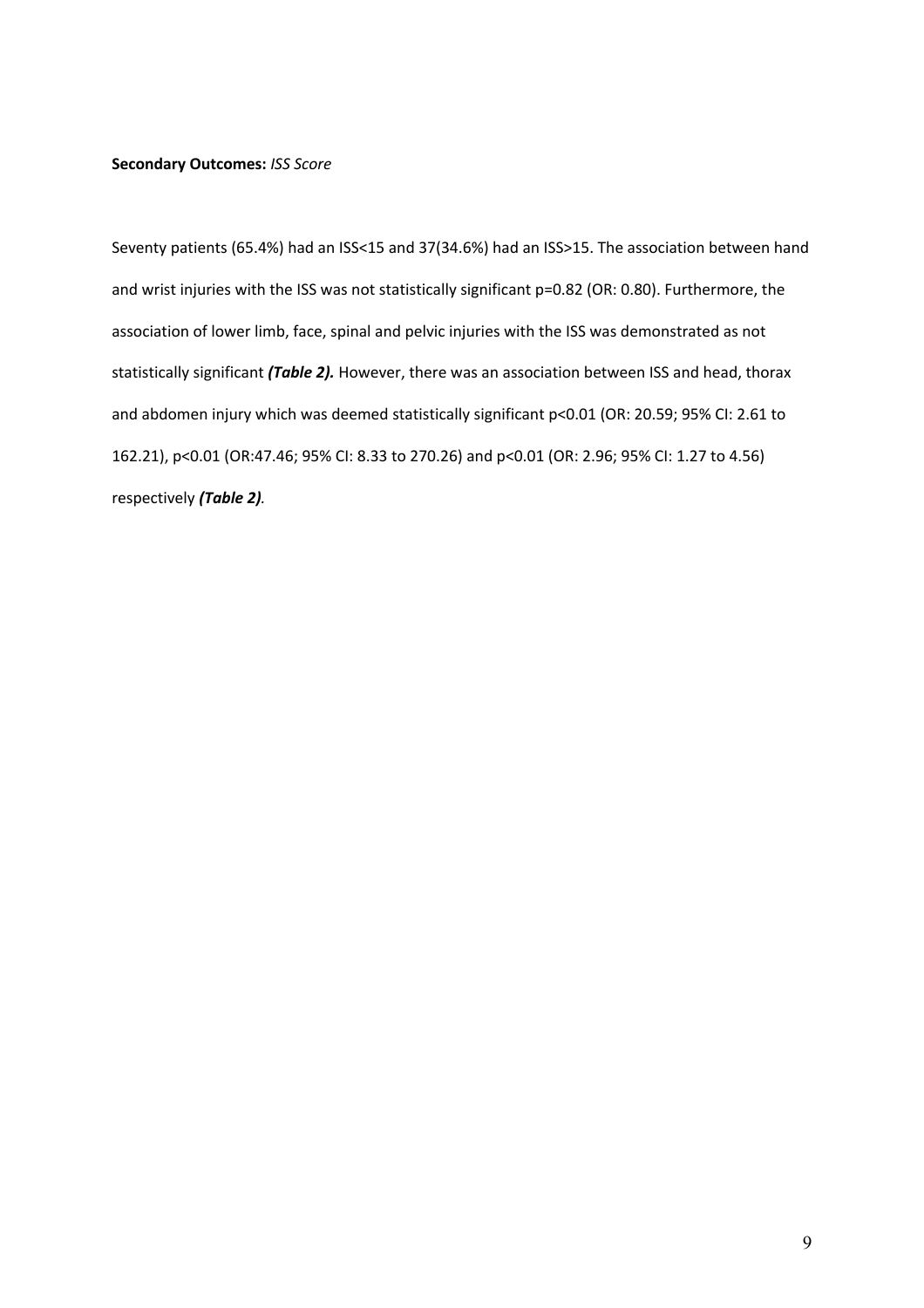## **Discussion**

The goal of the present study ss to determine the incidence, injury pattern and association of hand and wrist injuries with other body injuries and the Injury Severity Score (ISS) in multiply injured trauma patients.

The characteristics of this cohort are similar to previous trauma cohorts in respect to gender, age [24,31-32] and mechanism of injury [8,47]. We reported that thoracic injuries were the most common region of injury, seen in 28% of the patients. No significant association was seen between upper limb and thorax injuries in contrast to previous studies which showed that upper limb injuries were often identified in combination with thorax injuries in multiple trauma patients (38% of polytrauma patients with thorax injuries had concomitant upper limb injuries) [33]. However, there are significant differences in the inclusion criteria, as in the previous study the authors investigated specifically polytrauma patients with blunt chest injury [33]. The incidence of hand and/or wrist injuries in multiple trauma patients was 26.2%. This was higher than previous studies, potentially because those studies had more strict inclusion criteria (only included patients with ISS >16, leaving out-patients with upper extremity injuries and other less significant injuries that would have an ISS<16) [24], and showed that the incidence of hand and wrist injuries was actually comparable to that of the general trauma population [1,2]. Carpal and metacarpal bones were frequently affected similarly to the current literature [25]. Hence, hand and wrist injuries in multiple trauma patients are not unusual and should not be under-estimated as even a minor hand injury could cause a poor functional outcome [34]. The plan to manage hand and wrist injuries should start by taking into consideration the history and energy of the trauma. A thorough clinical examination in polytrauma is essential to provide an accurate diagnosis and the best possible treatment in terms of technique and timing [35-37].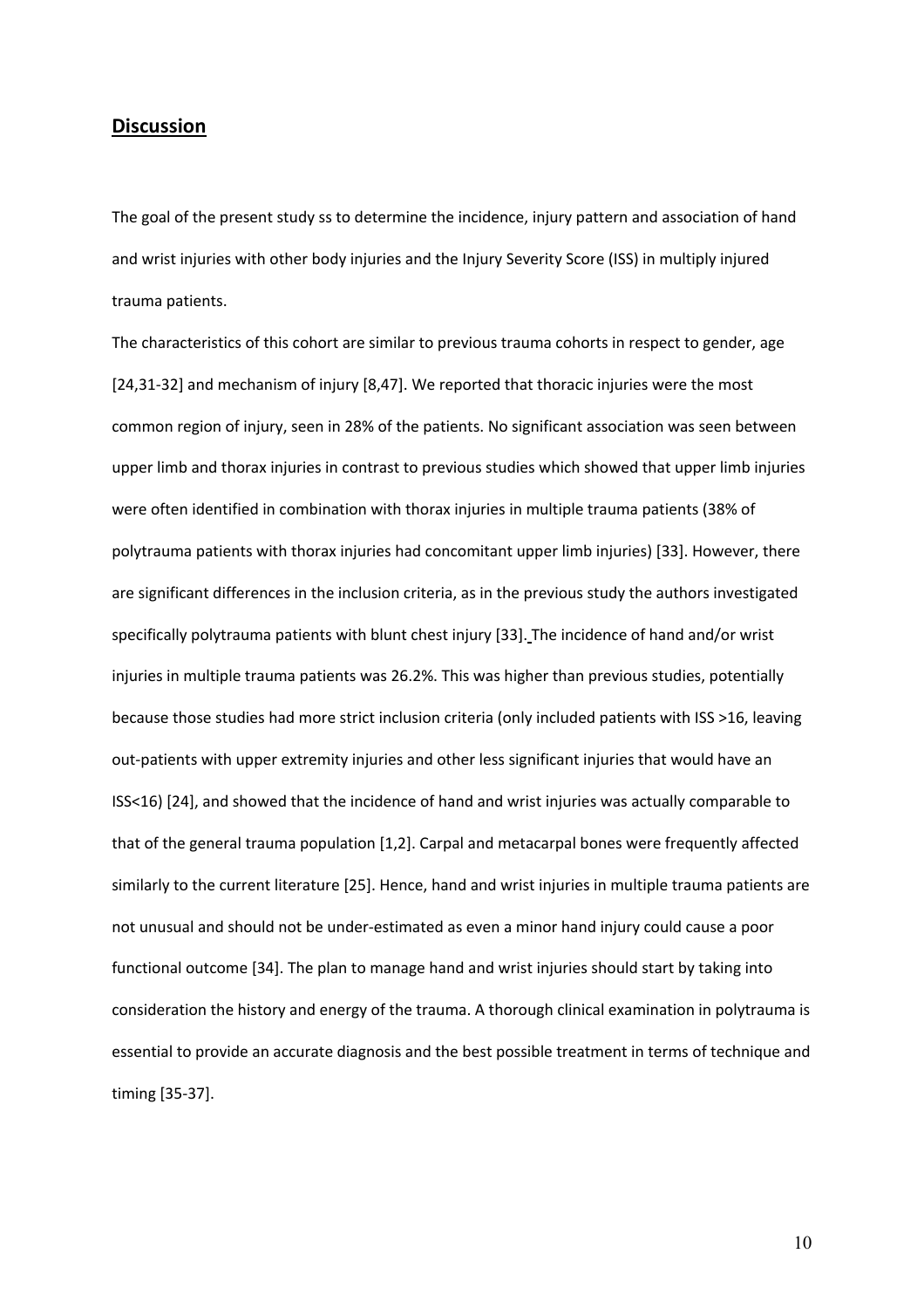Currently, most multiply injured patients will survive but it is unlikely that they will return to their pre-injury level of activity [17-18]. Apart from the impact of these injuries on a patient's physical and mental health, they were also a significant financial burden for the healthcare systems and society at-large [4-7]. It has been shown that a significant percentage of patients did not completely return to work even five years after the injury and approximately 29% have reported financial loss after their accident [22-23,38]. Interestingly, even higher percentages (almost 50%) have been reported to the literature [39-40]. In the Netherlands the cost of hand and wrist injuries was found to be higher than that of knee and lower limb fractures or hip fractures. Hand and wrist injuries annually accounted for \$740 million (in US dollars). These calculations took into account the direct healthcare cost and the loss of productivity [7]. There is a paucity of similar studies in the UK to determine the incidence and cost of these injuries to the NHS. Thus, emphasising the need for hand and wrist injuries to be considered in research on trauma outcomes.

The present study has shown that there is an association of hand/wrist injuries with pelvic and lower limb injuries. A similar association of upper extremity injuries with lower limb injuries in multiple trauma patients has also been displayed in a preceding retrospective study with a sample size of 115 patients, where the ipsilateral dyad, an upper and lower extremity fracture on the same side, was shown to occur with statistical significance [41]. Additionally, it has been has demonstrated that those with extremity injuries had poorer outcomes with more operative procedures (4.0 procedures per patient compared to 1.6 per patient without extremity injuries), higher rate of blood transfusion (received almost twice as much packed red blood cell, and plasma) and longer in-hospital stay [24]. Consequently, hand surgeons should discuss early each case with the trauma team and determine the correct timing for hand and wrist treatment according to basic principles [36,42] in order to prevent avoidable poor outcomes. Moreover, in patients with severe lower limb and pelvic injuries, attention should be given to maintain hand and upper limb function in order to ensure the use of walking aids for as long as is needed [35].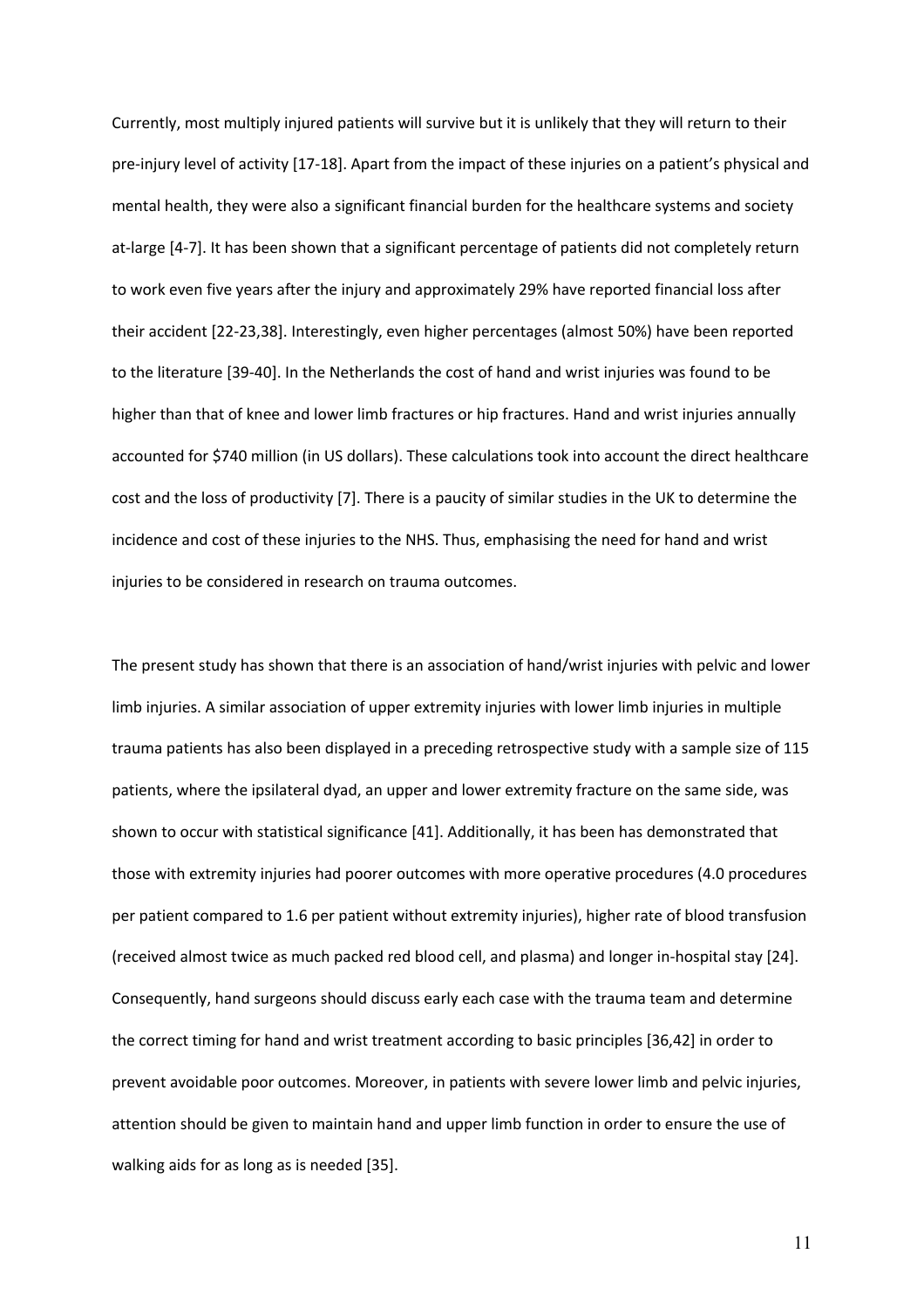Furthermore, where there are concomitant injuries one or more may be missed. Poor clinical examination, other life-threatening injuries, lower level of consciousness and intensive care unit (ICU) admission have been shown to contribute to one or more missed injuries in the extremities [12-16, 43]. Interestingly, a study of CT scans and missed injuries has shown that the detection of an injury from the radiologist could draw their attention from other possible injuries. Predisposing factors included more than two injured body parts on a first CT image, age older than 30 years, and high severity of injury [44]. However, another study has shown that 39-47% of multiple trauma patients that underwent a whole-body CT scan on arrival in a UK MTC did not demonstrate any injury [45]. Thus, the selection of trauma patients that should undergo a whole-body CT and reporting these CT scans remains challenging. This study suggested that in the presence of pelvic and lower limb injuries suspicion of co-existing hand/wrist injuries should be raised. A timely mannered tertiary survey could decrease substantially the percentage of missed injuries [46].

In addition, no association of hand and/or wrist injuries with the ISS score was shown and the association of head, thoracic and abdominal injuries with an ISS>15 was expected due to the design of the ISS score. Abdominal, head and thoracic trauma has been previously reported to be the three most common causes of death in polytrauma patients [32]. However, very few studies have addressed the influence of upper extremity injuries on mortality in polytrauma patients. Previous literature has indicated that head injury mainly determined mortality in patients with severe trauma [47]. Thorax, abdomen, perineum and extremity injury could increase the mortality only if graded AIS (Abbreviated Injury Scale) four or more [47]. Therefore, it cannot be emphasised enough that every trauma patient should be managed according to the ATLS principles in order to ensure the best possible outcome in terms of survival and functional outcome [48].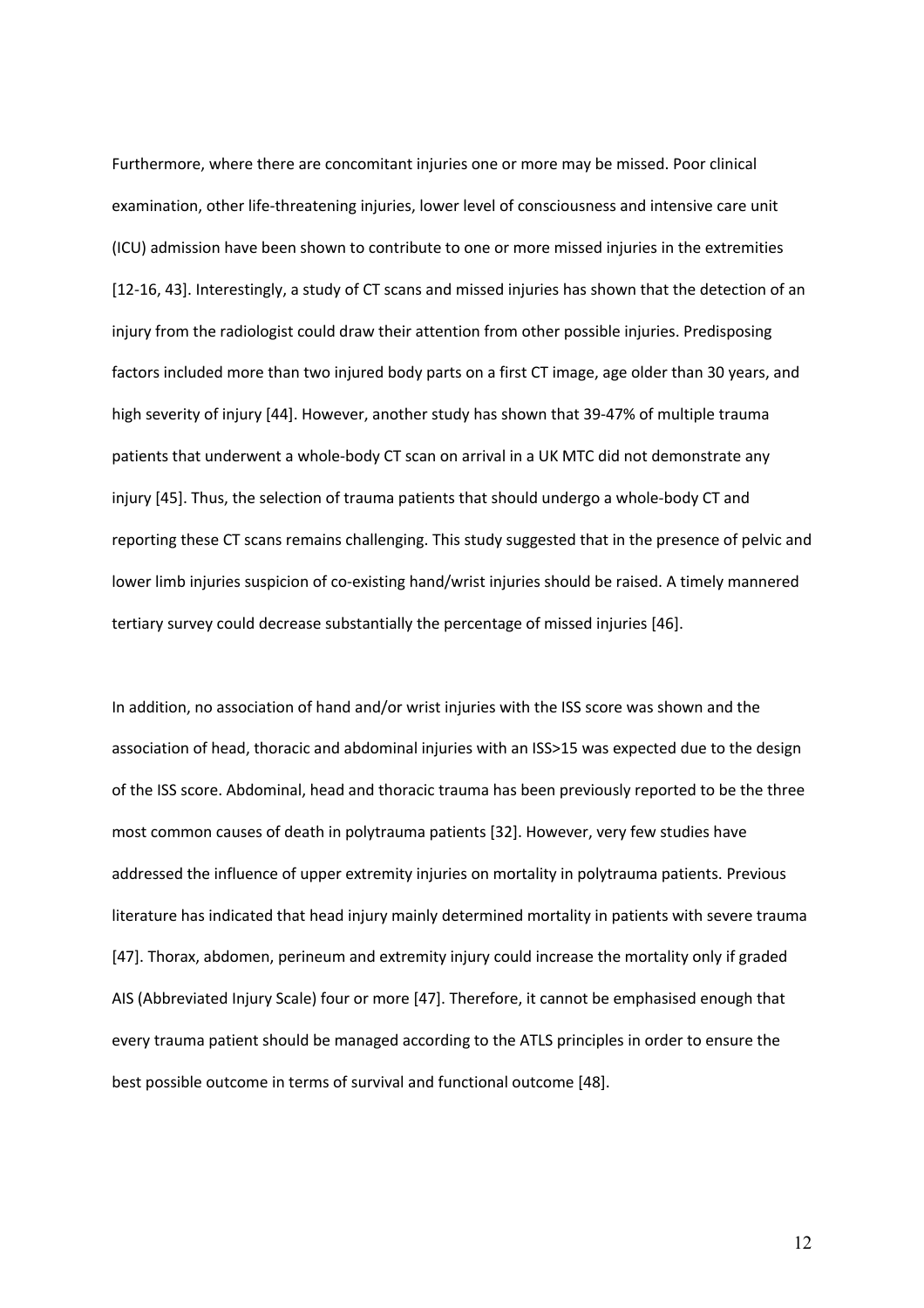#### *Strengths and Limitations*

One strength of this study was that it provided information regarding the epidemiology and injury pattern of hand and wrist injuries in polytrauma patients in a London MTC. This is important as it help inform front-line emergency and trauma physicians of the complexity of these patients and to consider the presence of hand and wrist injuries in the presence of polytrauma. To our knowledge this was the first study in the UK to determine the association of hand and/or wrist injuries with other injuries and the ISS score in multiple trauma patients. However, this study presented with two key limitations. Firstly, this was a retrospective study that evaluated the trauma population of a single region. Secondly a relatively small number of patients were included that might have caused a type II error. Future research should be based on multi-centre studies including larger number of patients.

# **Conclusion**

The incidence of hand and wrist injuries in multiple trauma patients was 26% similarly to the general trauma population. They were also associated with lower limb and pelvic injuries. This study emphasised that it is crucial to perform a thorough examination of the upper extremities when reviewing multiple trauma patients as hand and wrist injuries could cause detrimental effect on functional outcome and negative socioeconomic ramifications and emotional repercussions.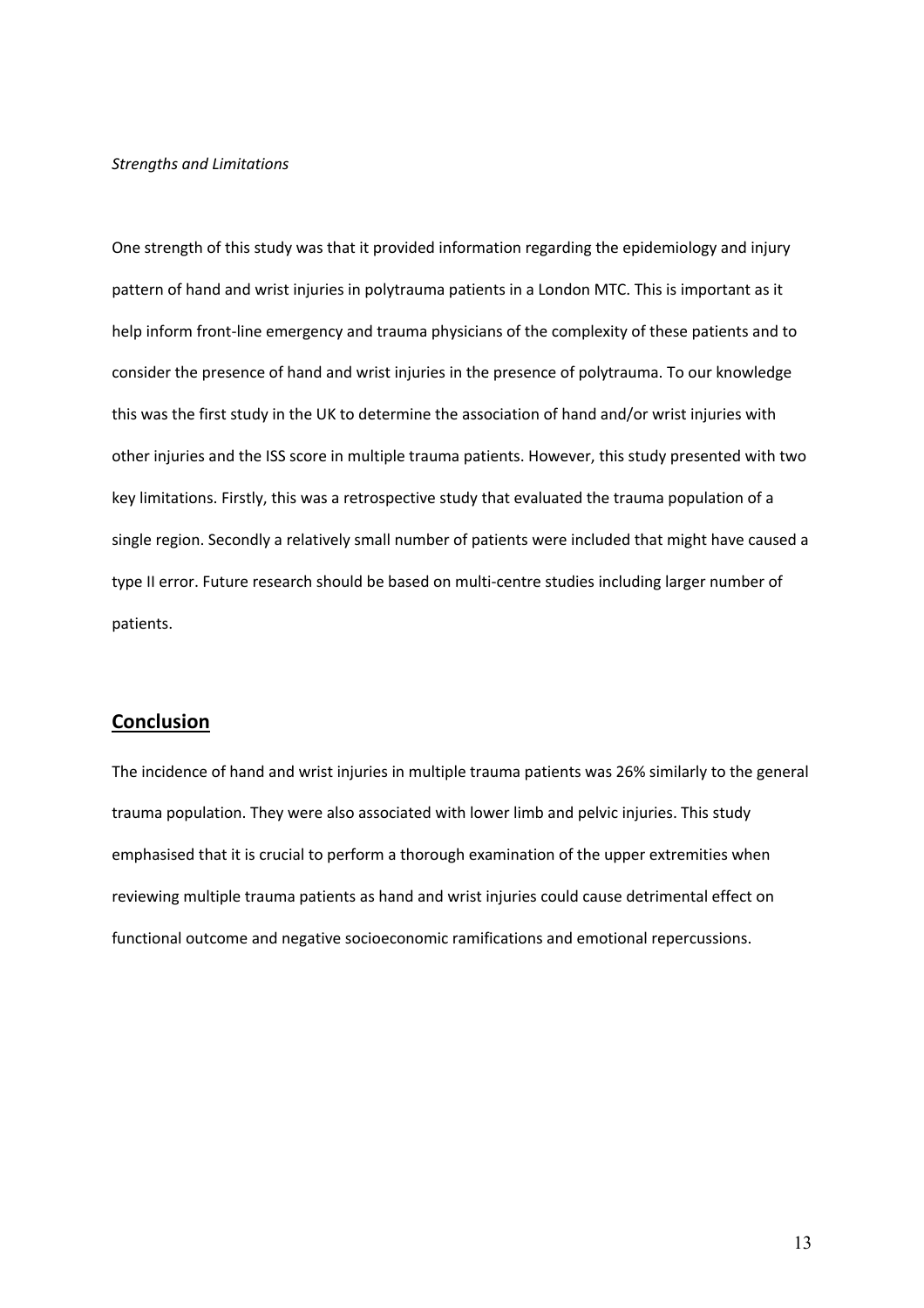# **Acknowledgement**

The authors thank the TARN team for providing the data for this study.

# **References**

- **1.** Angermann P, Lohmann M. Injuries to the hand and wrist. A study of 50,272 injuries. J Hand Surg Br. 1993;18(5):642-4.
- **2.** Larsen CF, Mulder S, Johansen AM, Stam C. The epidemiology of hand injuries in The Netherlands and Denmark. Eur J Epidemiol. 2004;19(4):323-7.
- **3.** [dataset] National Audit Office, Major Trauma Care in England, pg 4. London, The Stationery Office, 5th February 2010, ISBN: 9780102963472, https://www.nao.org.uk/report/majortrauma-care-in-england/
- **4.** Chang JH, Shieh SJ, Kuo LC, Lee YL. The initial anatomical severity in patients with hand injuries predicts future health-related quality of life. J Trauma. 2011;71(5):1352-8
- **5.** Saxena P, Cutler L, Feldberg L. Assessment of the severity of hand injuries using "hand injury severity score", and its correlation with the functional outcome. Injury. 2004;35(5):511-6.
- **6.** Rosberg HE, Carlsson KS, Cederlund RI, Ramel E, Dahlin LB. Costs and outcome for serious hand and arm injuries during the first year after trauma - a prospective study. BMC Public Health. 2013;13:501.
- **7.** de Putter CE, Selles RW, Polinder S, Panneman MJ, Hovius SE, van Beeck EF. Economic impact of hand and wrist injuries: health-care costs and productivity costs in a populationbased study. J Bone Joint Surg Am. 2012;94(9):e56.
- **8.** Schaller P, Geldmacher J. Die Handverletzung beim Polytrauma. Eine retrospektive Studie an 782 Fällen [Hand injury in polytrauma. A retrospective study of 782 cases]. Handchir Mikrochir Plast Chir. 1994;26(6):307-12.
- **9.** Ferree S, Hietbrink F, van der Meijden OAJ, Verleisdonk EJMM, Leenen LPH, Houwert RM. Comparing fracture healing disorders and long-term functional outcome of polytrauma patients and patients with an isolated displaced midshaft clavicle fracture. J Shoulder Elbow Surg. 2017;26(1):42-8.
- **10.** Gallay SH, Hupel TM, Beaton DE, Schemitsch EH, McKee MD. Functional outcome of acromioclavicular joint injury in polytrauma patients. J Orthop Trauma. 1998;12(3):159-63.
- **11.** Mkandawire NC, Boot DA, Braithwaite IJ, Patterson M. Musculoskeletal recovery 5 years after severe injury: long term problems are common. Injury. 2002;33(2):111-5.
- **12.** Giannakopoulos GF, Saltzherr TP, Beenen LF, et al. Missed injuries during the initial assessment in a cohort of 1124 level-1 trauma patients. Injury. 2012;43(9):1517-21.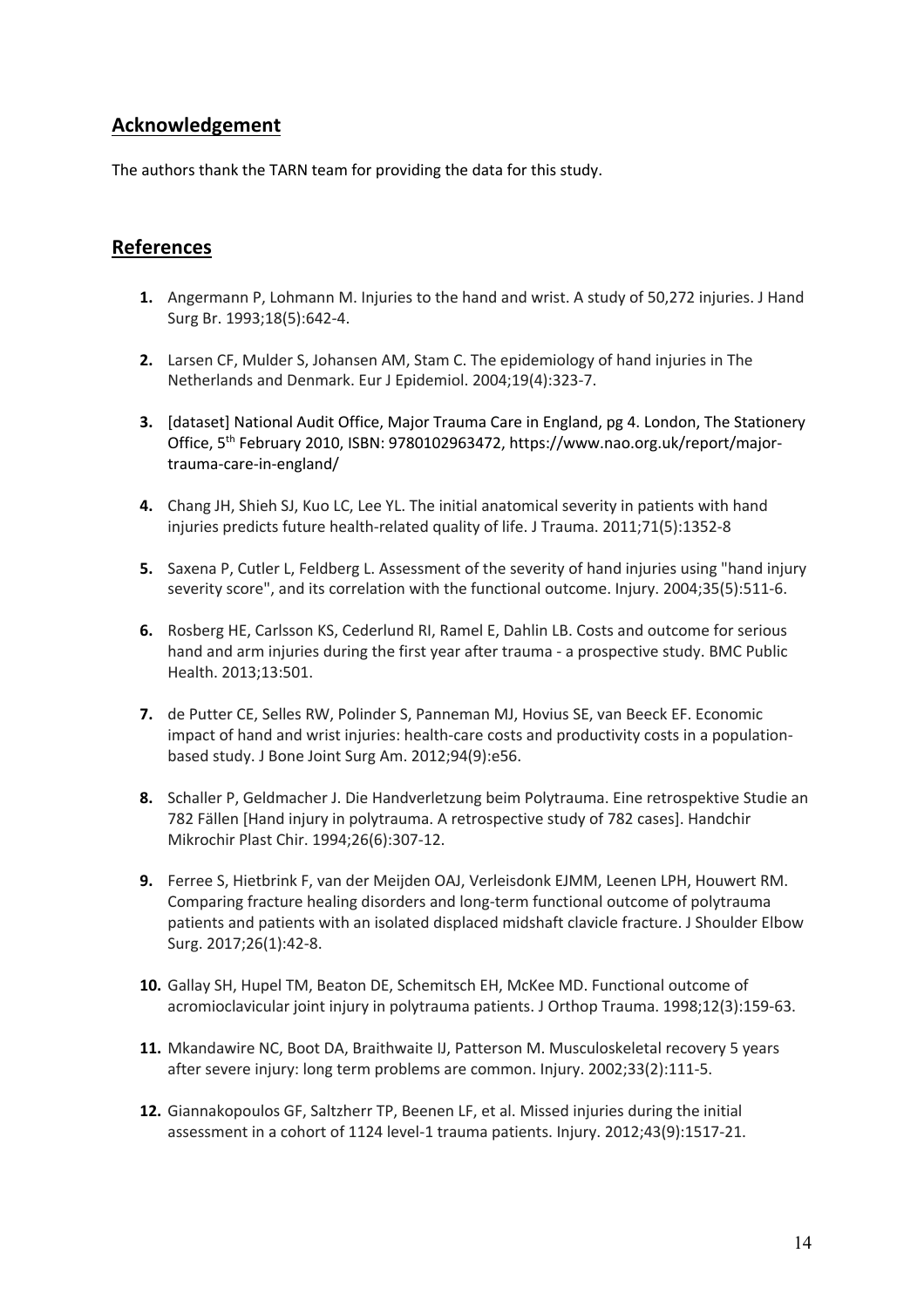- **13.** Houshian S, Larsen MS, Holm C. Missed injuries in a level I trauma center. J Trauma. 2002;52(4):715-9
- **14.** Keijzers GB, Giannakopoulos GF, Del MC, Bakker FC, Geeraedts Jr LM. The effect of tertiary surveys on missed injuries in trauma: a systematic review. Scand J Trauma Resusc Emerg Med 2012;20:77–85.
- **15.** Enderson BL, Reath DB, Meadors J, Dallas W, DeBoo JM, Maull KI. The tertiary trauma survey: a prospective study of missed injury. J Trauma. 1990;30(6):666-9; discussion 9-70.
- **16.** Ferree S, Houwert RM, van Laarhoven JJ, Smeeing DP, Leenen LP, Hietbrink F. Tertiary survey in polytrauma patients should be an ongoing process. Injury. 2016;47(4):792-6.
- **17.** Holbrook TL, Anderson JP, Sieber WJ, Browner D, Hoyt DB. Outcome after major trauma: discharge and 6-month follow-up results from the Trauma Recovery Project. J Trauma. 1998;45(2):315-23; discussion 23-4.
- **18.** Holbrook TL, Anderson JP, Sieber WJ, Browner D, Hoyt DB. Outcome after major trauma: 12 month and 18-month follow-up results from the Trauma Recovery Project. J Trauma. 1999;46(5):765-71; discussion 71-3.
- **19.** Soberg HL, Bautz-Holter E, Roise O, Finset A. Mental health and post-traumatic stress symptoms two years after severe multiple trauma: self-reported disability and psychosocial functioning. Arch Phys Med Rehabil. 2010 Mar;91(3):481-8.
- **20.** WHO. Violence, Injuries and Disability. Biennial Report 2008–2009. 2010; France: World Health Organization, 3–5.
- **21.** Murray CJ, Lopez AD. Global mortality, disability, and the contribution of risk factors: Global Burden of Disease Study. Lancet 1997;349:1436–42.
- **22.** Soberg HL, Finset A, Bautz-Holter E, Sandvik L, Roise O. Return to work after severe multiple injuries: a multidimensional approach on status 1 and 2 years postinjury. J Trauma. 2007;62(2):471-81.
- **23.** Soberg HL, Roise O, Bautz-Holter E, Finset A. Returning to work after severe multiple injuries: multidimensional functioning and the trajectory from injury to work at 5 years. J Trauma. 2011;71:425-34.
- **24.** Banerjee M, Bouillon B, Shafizadeh S, et al. Epidemiology of extremity injuries in multiple trauma patients. Injury. 2013;44(8):1015-21
- **25.** Rubin G, Peleg K, Givon A, Rozen N. Upper extremity open fractures in hospitalized road traffic accident patients: adult versus pediatric cases. J Orthop Surg Res. 2017;12:157.
- 26. St George's University Hospitals NHS Foundation Trust. (n.d.). Major Trauma Centre. https://www.stgeorges.nhs.uk/service/emergency-department/major-trauma-centre/ Home/ Services/ Major trauma centre/, 2020 (accessed 15 November 2020).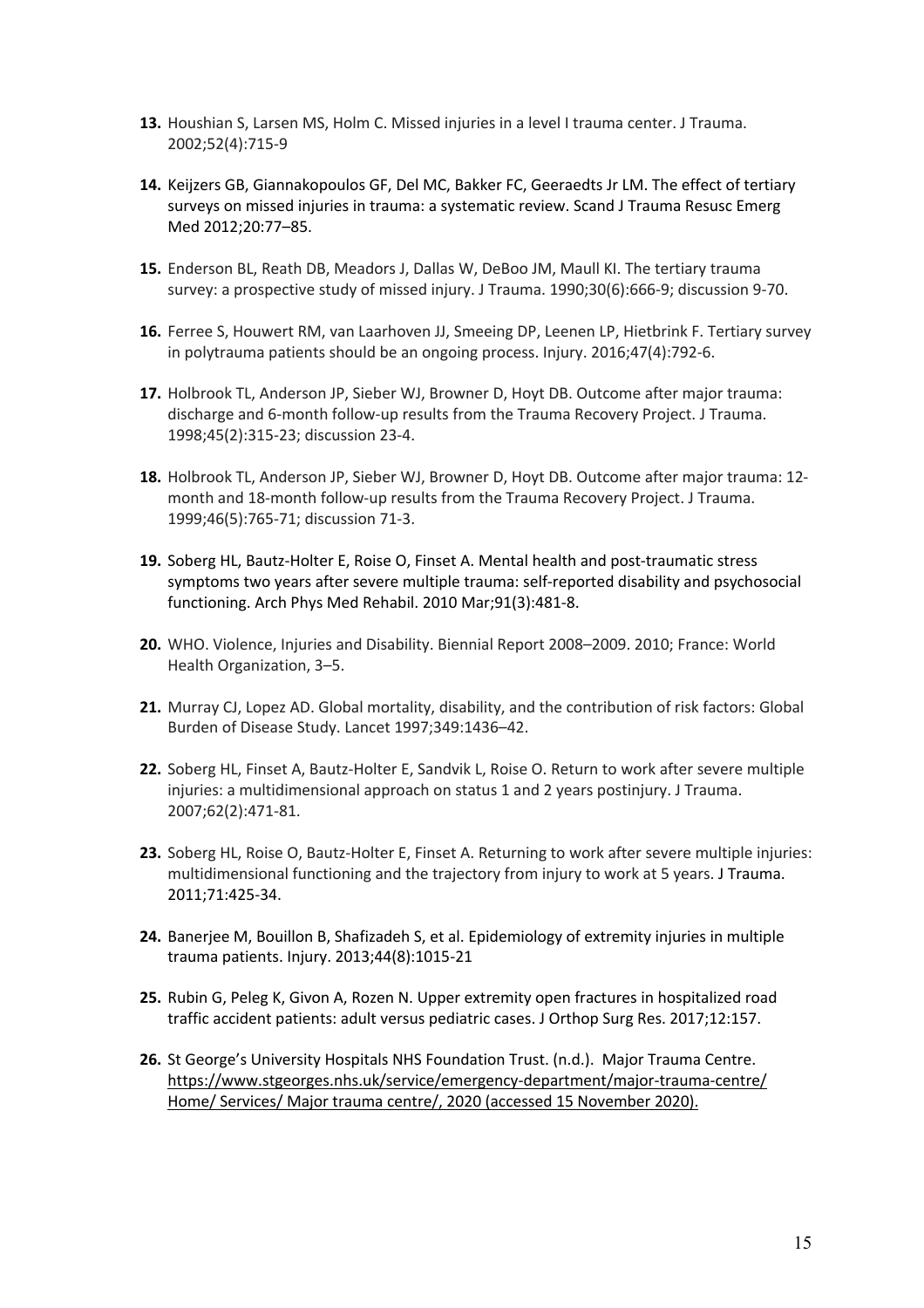- **27.** THE TRAUMA AUDIT & RESEARCH NETWORK, The Injury Severity Score. https://www.tarn.ac.uk/Content.aspx?c=3117 /Home/Resources/Resources/, 2021 (accessed 22 March 2021).
- **28.** Edwards A. Top 10 TARN research publications. Emerg Med J. 2015;32(12):966-8.
- **29.** Committee on Injury Scaling. The abbreviated injury scale, 1998 revision (AIS-1. 98). 1998. Des Plains, IL: American Association for Automotive Medicine (AAAM); 1998.
- **30.** THE TRAUMA AUDIT & RESEARCH NETWORK, The Injury Severity Score. https://www.tarn.ac.uk/Content.aspx?c=3117 /Home/Resources/The Injury Severity Score/, 2020 (accessed 15 November 2020).
- **31.** Veysi VT, Mittal R, Agarwal S, Dosani A, Giannoudis PV. Multiple trauma and scapula fractures: so what? J Trauma. 2003;55(6):1145-7.
- **32.** Ferree S, van der Vliet QMJ, van Heijl M, Houwert RM, Leenen LPH, Hietbrink F. Fractures and dislocations of the hand in polytrauma patients: Incidence, injury pattern and functional outcome. Injury. 2017;48(4):930-5.
- **33.** Chrysou K, Halat G, Hoksch B, Schmid RA, Kocher GJ. Lessons from a large trauma center: impact of blunt chest trauma in polytrauma patients-still a relevant problem?. Scand J Trauma Resusc Emerg Med. 2017;25(1):42.
- **34.** Mark G. Das Schicksal des polytraumatisierten Patienten mit einer "Bagatellverletzung" an der Hand [The fate of the polytraumatized patient with a "minor injury" of the hand]. Handchir Mikrochir Plast Chir. 1989;21(1):51-4.
- **35.** Ciclamini D, Panero B, Titolo P, Tos P, Battiston B. Particularities of hand and wrist complex injuries in polytrauma management. Injury. 2014;45(2):448-51.
- **36.** Bakri K, Moran SL. Initial assessment and management of complex forearm defects. Hand Clin. 2007;23(2):255-68 vii.
- **37.** Giannoudis PV. Surgical priorities in damage control in polytrauma. J Bone Joint Surg Br. 2003;85(4):478-83.
- **38.** Zwingmann J, Hagelschuer P, Langenmair E, Bode G, Herget G, Südkamp NP, Hammer T. Lower Health-Related Quality of Life in Polytrauma Patients: Long-Term Follow-Up After Over 5 Years. Medicine (Baltimore). 2016;95(19):e3515.
- **39.** Airey CM, Chell SM, Rigby AS, et al. The epidemiology of disability and occupation handicap resulting from major traumatic injury. *Disabil Rehabil* 2001; 23:509–15.
- **40.** Brenneman FD, Redelmeier DA, Boulanger BR, et al. Long-term outcomes in blunt trauma: who goes back to work? *J Trauma* 1997; 42:778–81.
- **41.** Brainard BJ, Slauterbeck J, Benjamin JB. Fracture patterns and mechanisms in pedestrian motor-vehicle trauma: the ipsilateral dyad. J Orthop Trauma. 1992;6(3):279-82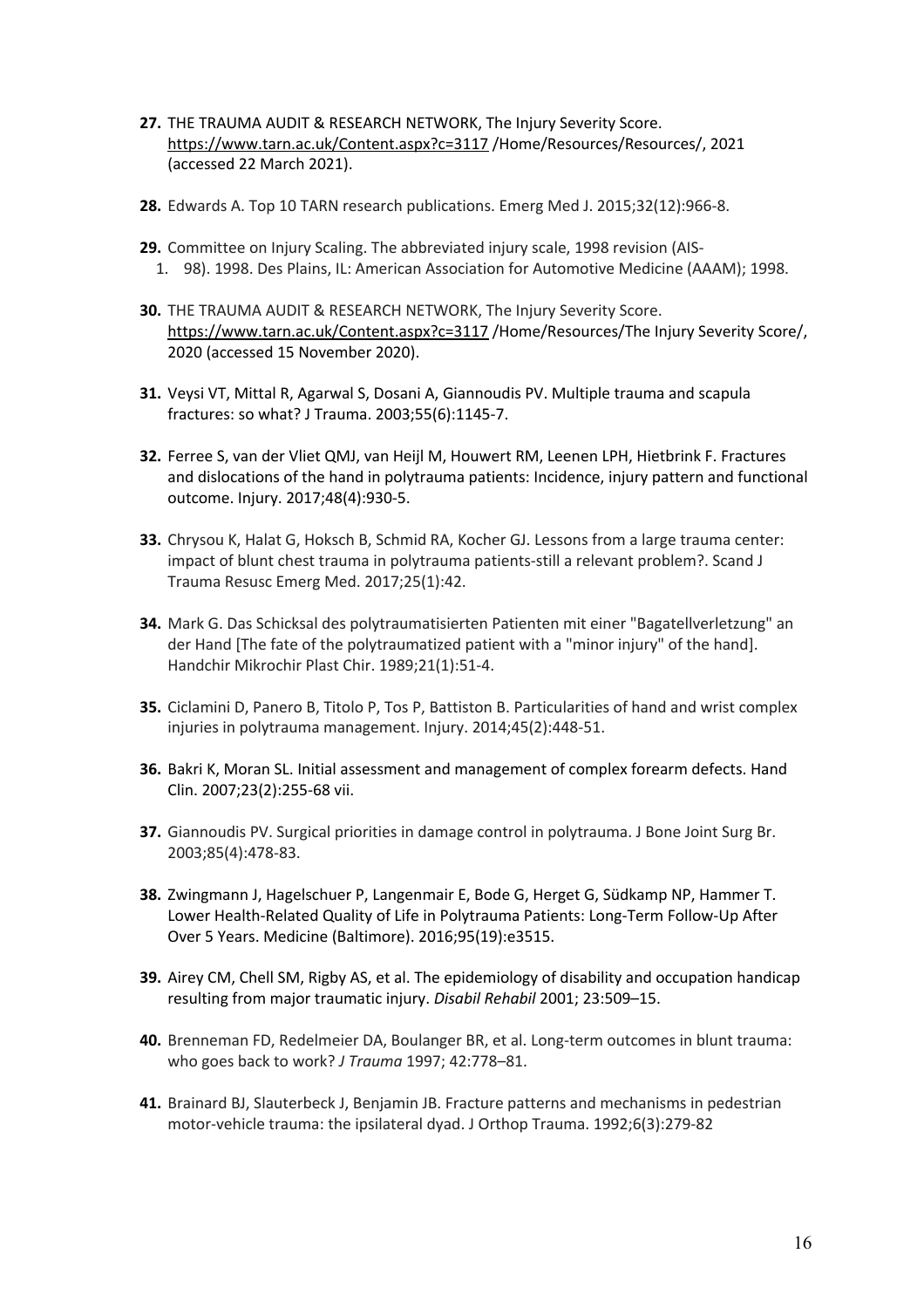- **42.** Neumeister MW, Brown RE. Mutilating hand injuries: principles and management. Hand Clin. 2003;19(1):1-15, v.
- **43.** Buduhan G, McRitchie DI. Missed injuries in patients with multiple trauma. J Trauma. 2000; 49(4):600-05.
- **44.** Banaste N, Caurier B, Bratan F, Bergerot JF, Thomson V, Millet I. Whole-Body CT in Patients with Multiple Traumas: Factors Leading to Missed Injury. Radiology. 2018; 289(2):374-83.
- **45.** Beak P, Gabbott B, Williamson M, Hing CB. Four years of experience as a major trauma centre results in no improvement in patient selection for whole-body CT scans following blunt trauma. Eur J Orthop Surg Traumatol. 2020;30(3):473-7.
- **46.** Biffl WL, Harrington DT, Cioffi WG. Implementation of a tertiary trauma survey decreases missed injuries. J Trauma. 2003;54(1):38-43; discussion 43-4.
- **47.** Lefering R, Paffrath T, Linker R, Bouillon B, Neugebauer EA; Deutsche Gesellschaft für Unfallchirurgie/German Society for Trauma Surgery. Head injury and outcome--what influence do concomitant injuries have? J Trauma. 2008;65(5):1036-43; discussion 43-4.
- **48.** Book: Stewart RM, Rotondo MF, Henry SM, Drago M, Merrick C, Haskin DS, Peterson N, Kidd S, Mendenez A, Flor R, Garcia J. Advanced Trauma Life Support<sup>®</sup> (ATLS<sup>®</sup>) Student Course Manual. Chicago (IL): American College of Surgeons; 2018.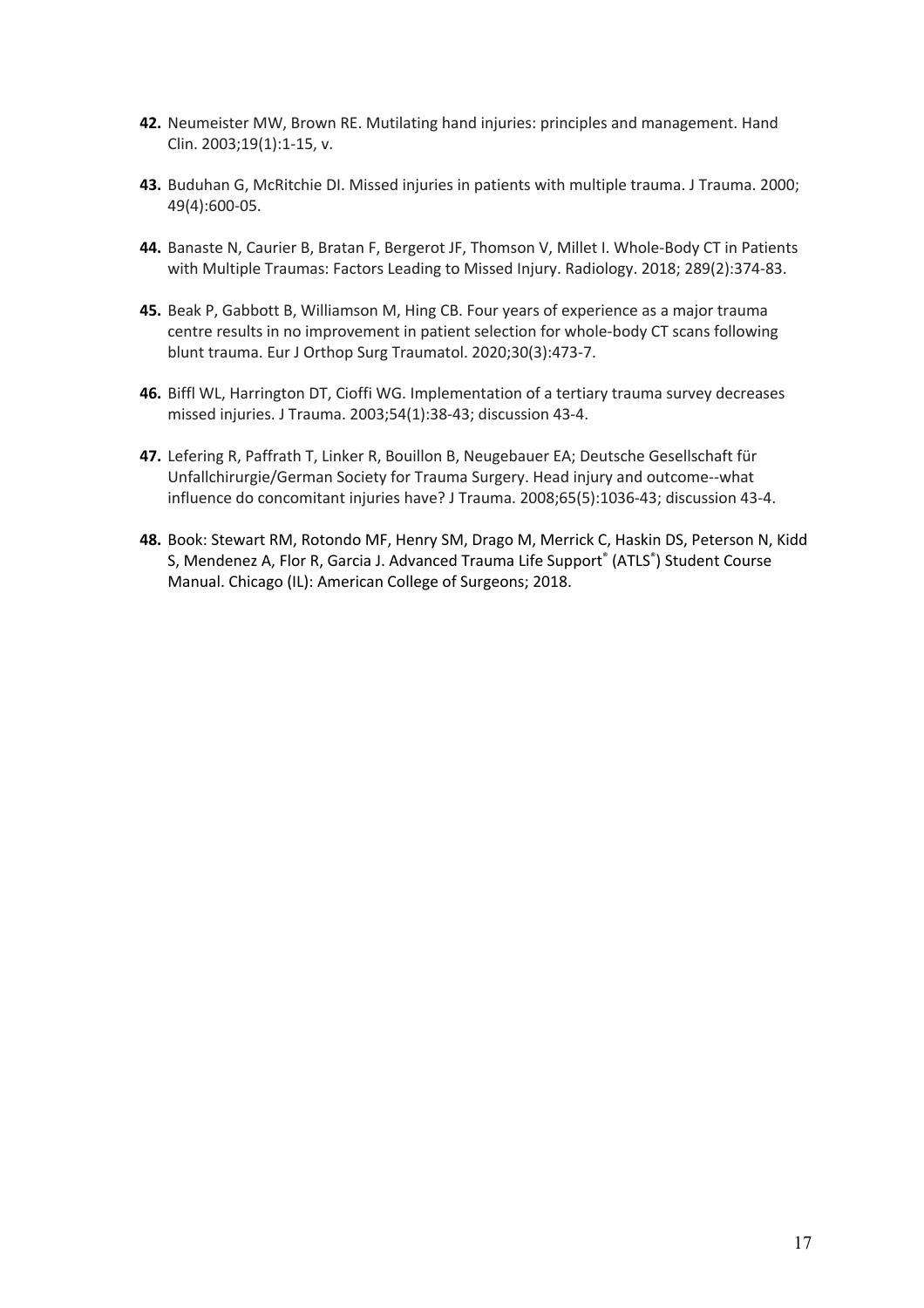# **List of Table and Figure legends**

**Table 1:** Demographic and fracture characteristics of the analysed cohort

**Table 2:** Results of the logistic regression analysis to assess the association between hand/wrist injury and ISS score of 15 points or above/below and other fracture presentations.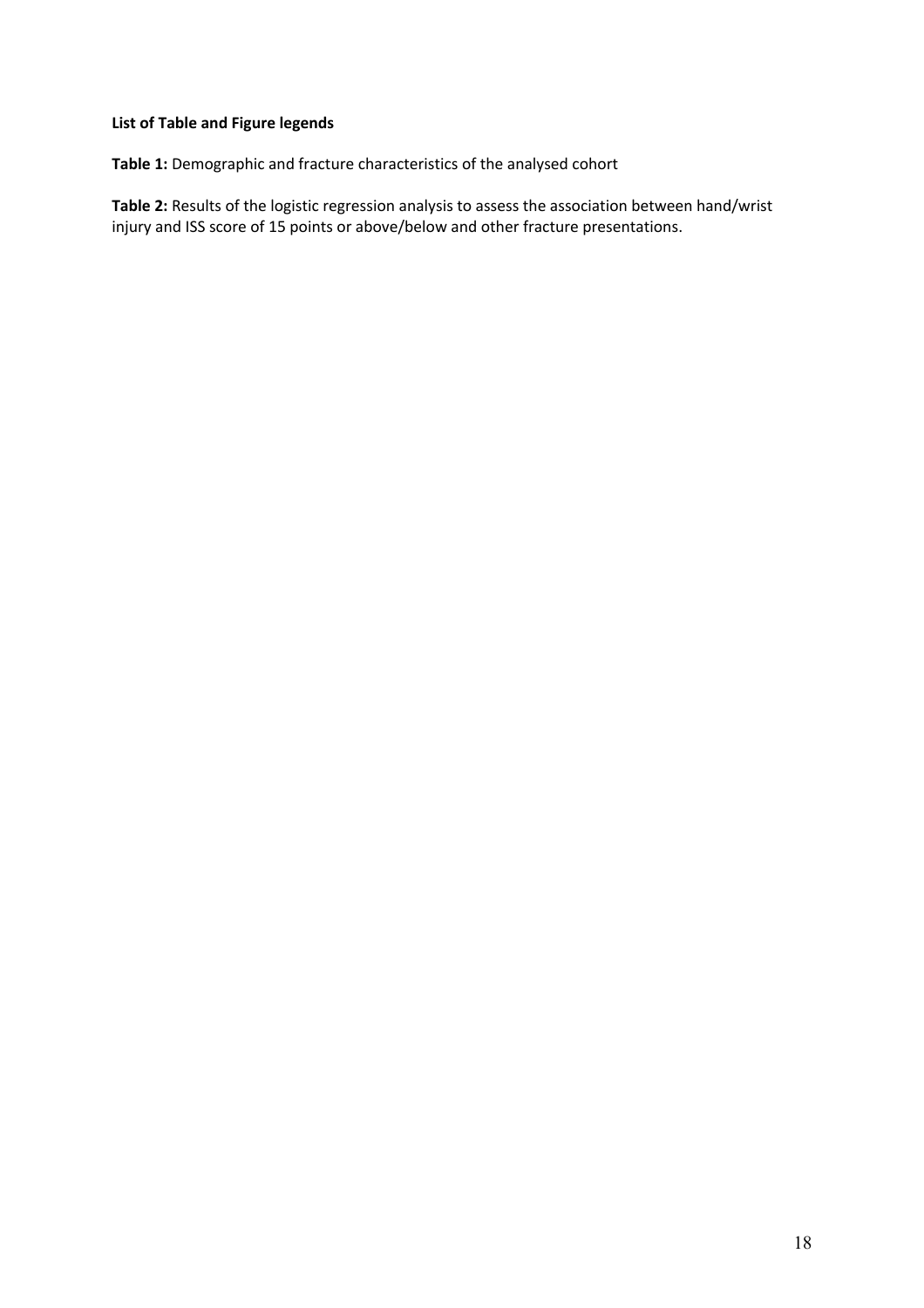| <b>Characteristics</b>  |                          | Frequency (%) |  |
|-------------------------|--------------------------|---------------|--|
| N                       |                          | 107           |  |
| Mean Age (SD)           |                          | 45.0 (20.0)   |  |
| Gender (male)           |                          | 75 (70.1)     |  |
| Injury profile          | Lower Limb               | 23 (21.5)     |  |
|                         | Head                     | 18 (16.8)     |  |
|                         | Face                     | 12 (11.2)     |  |
|                         | Thorax                   | 30 (28.0)     |  |
|                         | Abdomen                  | 8(7.5)        |  |
|                         | Spine                    | 24 (22.4)     |  |
|                         | Pelvis                   | 14 (13.1)     |  |
|                         | Hand/Wrist               | 28 (26.2)     |  |
| Hand and Wrist Injuries | Distal radius injuries   | 6(5.6%)       |  |
|                         | Carpal/carpometacarpal   | 7(6.5%)       |  |
|                         | Concurrent distal radius | $1(0.9\%)$    |  |
|                         | and CMC                  |               |  |
|                         | Phalangeal injuries      | 5(4.7%)       |  |
|                         | Tendon injuries          | $1(0.9\%)$    |  |
|                         | Concurrent hand and      | 8(7.5%)       |  |
|                         | wrist injuries           |               |  |
| Mechanism of injury     | Vehicle                  | 47 (43.9%)    |  |
|                         | incident/collision       |               |  |
|                         | Fall more than 2m        | 17 (15.9%)    |  |
|                         | Fall less than 2m        | 20 (18.7%)    |  |
|                         | Stabbing                 | 12 (11.2%)    |  |
|                         | Shooting                 | $1(0.9\%)$    |  |
|                         | Crush                    | $1(0.9\%)$    |  |
|                         | Blow(s)                  | 2(1.8%)       |  |
|                         | Other                    | 7(6.5%)       |  |
| Mean ISS score (SD)     |                          | 16.0 (11.0)   |  |
| <b>ISS Score</b>        | < 15                     | 70 (65.4)     |  |
|                         | $>15$                    | 37 (34.6)     |  |

CMC – carpal metacarpal ISS: injury severity score N: number SD: standard deviation